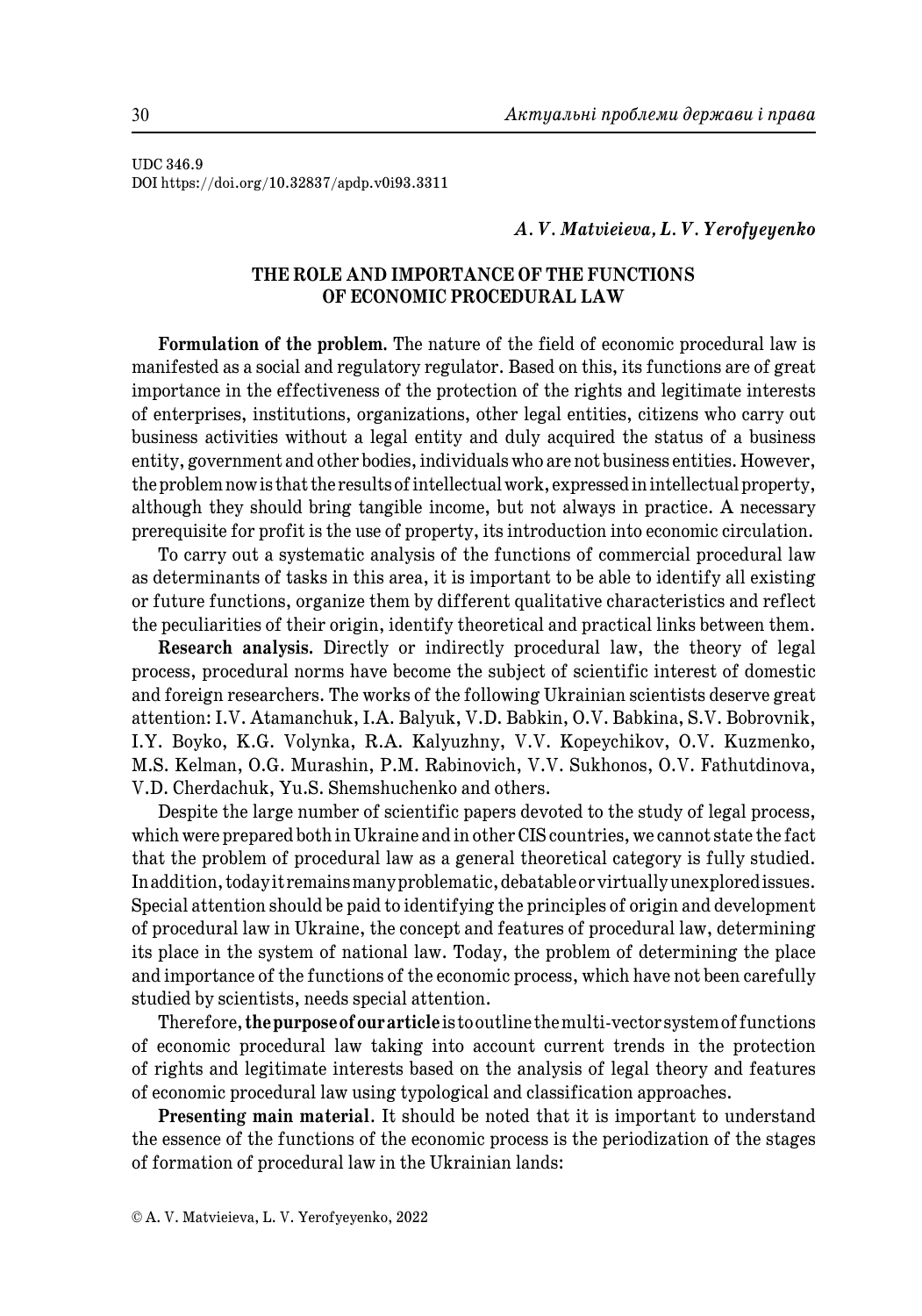1. The first period is the times of Kievan Rus (Old Russian), when the court was subordinated to the administration, ie it was an integral part of it. During this period, the resolution of legal disputes was governed by customary law. Particularly important role was played by customary law in the organization and operation of the judiciary, they were a significant part of substantive and procedural law. The norms of customary law were manifested in pre-trial and trial proceedings in the form of various rites, symbols, actions, and verbal sayings. The role of the judiciary was minimized and «assisted» the parties in resolving the dispute. The court decision was made orally. Regulatory purpose of the first procedural norms, their application in pre-trial and judicial proceedings had an impact on the formation of further theories of «narrow» interpretation of procedural law as synonymous with the procedural order of law enforcement.

2. II period – XIV–XIX centuries. (pre-revolutionary). Establishment of state institutions for resolving cases, consolidation of Ukrainian customary law in regulations and administrative and judicial practice (second half of the XVII century), the formation of the so-called written law. During this period there was the formation of procedural justice, the establishment of new principles of the judiciary and justice: the independence of the court from the administration, the immutability of judges, publicity and publicity of court hearings, adversarial proceedings throughout Ukraine. Determining the significance of the concept of a court decision, elaboration of requirements for it, its implementation and the procedure for appeal. Thus, a characteristic feature of Ukrainian procedural law has always been openness, publicity, transparency) of the proceedings. Even in the Middle Ages, the institution of public justice was not as limited as in Western European countries.

3. III period – 1917–1991 (Soviet). The introduction of new methods of economic organization and centralized planning has led to the creation of a system of state courts, which are characterized by their use as a means of indirect influence on public relations by public authorities.

4. IV period – from 1991 to the present (post-Soviet), associated with Ukraine's independence and the creation, in particular, its own judicial system, the adaptation of national procedural law to European Union law. Modern development of procedural law is influenced by integration processes, which contributes to the expansion of cooperation in human rights, law enforcement, judicial, executive, borrowing from legislative practice experience of foreign legal doctrines and legislation. Today, national procedural law is influenced by the processes of convergence with the law of European countries, a certain unification of procedural law, which simplifies international relations, in particular in law enforcement, allows to harmonize national branches of law. On September 16, 2014, the Verkhovna Rada adopted the Law «On Ratification of the Association Agreement between Ukraine, on the one hand, and the European Union, the European Atomic Energy Community and their Member States, on the other hand,» which entails Ukraine's commitment to bring domestic legislation in line with European standards, this is directly related to procedural law, in particular, the Law states the obligations of Ukraine arising from Article 8 of the Agreement on ratification of the Rome Statute of the International Criminal Court in 1998 [1, p. 7–37].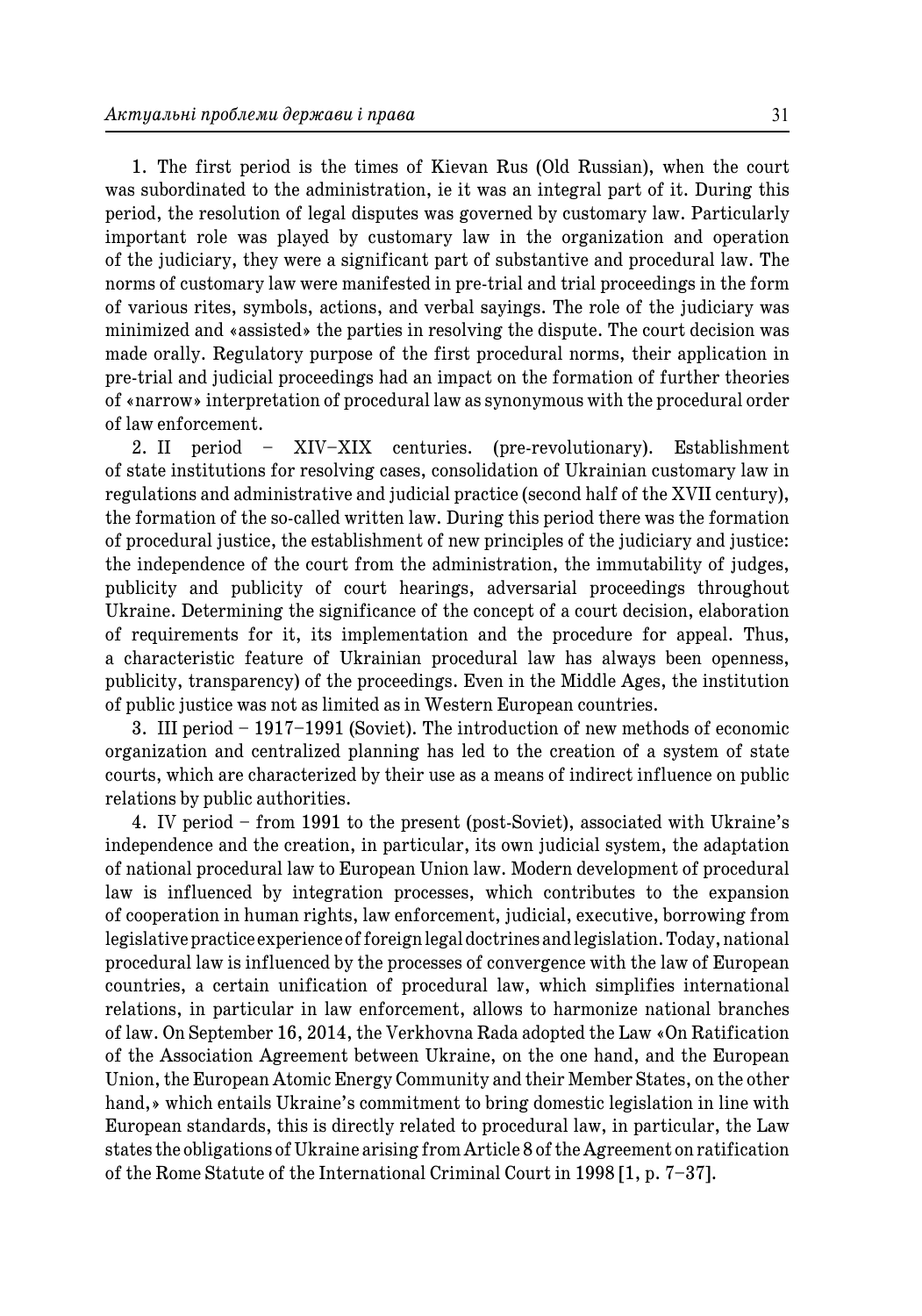Based on the analysis of the evolution of procedural law on the territory of Ukraine, the continuity of influence on the formation of the legal field, historical, economic and political events, social and national currents in society has been determined. The establishment of courts for the purpose of resolving disputes has been a matter of time and has a long history. With the development of the judicial system, the legislation that established the principles of the organization of the judicial system and the procedure for the administration of justice needed to be changed. Along with the development of procedural law, its functions changed, as at different stages of their development, they acquired a new meaning.

To provide a classification of the functions of the economic process, it is necessary to take into account that the special legal approach to the functions of law was formed only at the beginning of the XX century. Initially, the functions of law were considered from the standpoint of their sociality, which influenced a certain uncertainty of criteria for defining their species. In particular, economic, production, distribution, consumer and other functions of law were distinguished (I. Karner, K. Renner).

Later, with the modernization of the theory of the functions of law, different opinions arose about the number, content and nature of certain functions in the branches of law. T.N. Radko divided all functions of law into general social and special legal. Additionally, he classified functions into five main groups (subsystems): common law, intersectoral, sectoral, functions of legal institutions and functions of law [2, p. 272].

The above scientific positions are marked within the theory of law, but with some specifics should be the basis of research in certain fields. I.V. Antoshyna divides the functions of Ukrainian law into traditional and non-traditional [3, p. 21–27]. Nontraditional functions are proposed to include informational, integrative, demographic, expressive. It should be emphasized that the current realities of informativeness of the judiciary in general and the informatization of the judiciary make it possible to include the information function of commercial procedural law in the traditional and permanent. Within the framework of commercial procedural law, non-traditional ones include the integration function and the monitoring function. After all, integration processes are not mandatory, their intensity or availability depends on the political vector of state development. The monitoring function, in addition to its «non-traditional», has signs of temporality.

As noted by O.B. Sladkova, monitoring technology is used only to study systems that are under development, so monitoring should be carried out in the following situations: the condition of the object of monitoring is not optimal; the condition of the object of monitoring has optimal indicators, but the object is in development and in this regard there are fears of changing the state of this object for the worse [4, p. 150–160].

V.D. Chernadchuk notes that the science of economic procedural law performs both general scientific functions inherent in any science (cognitive, interpretive, predictive, heuristic, communicative, applied, ideological, educational) and special legal functions [5, p. 43].

There are basic and non-basic functions of law [6, p. 155]. Yes, I.A. Kuznetsov proposed to distinguish as general and basic functions of law-making, law-binding and law-enforcement functions. He called the constituent, compensatory, restorative,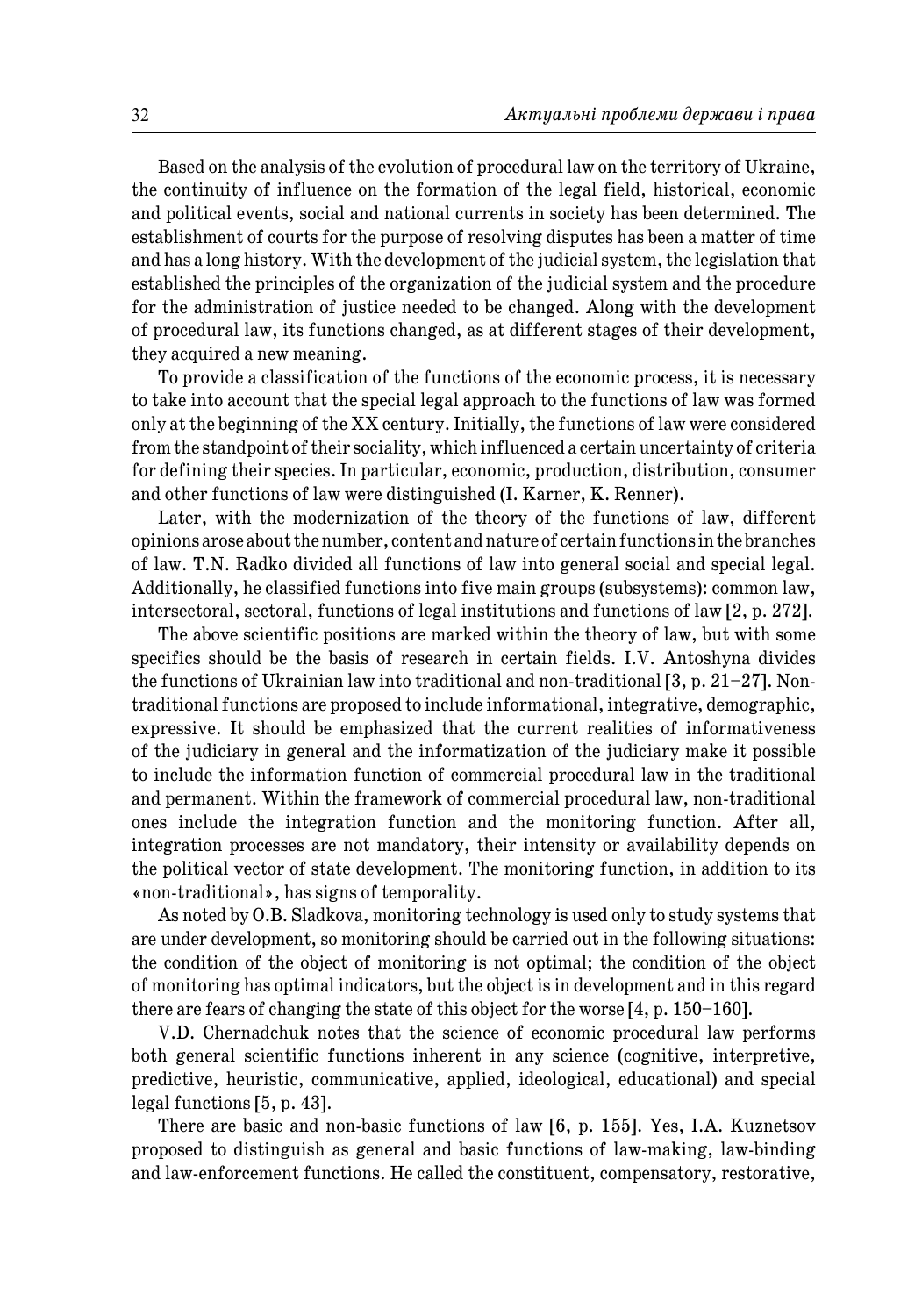restrictive and punitive functions of law [7, p. 136]. In general, such a division is quite conditional. After all, functions as elements of the legal regime of law are generally interconnected, and in matters of implementation – interdependent.

For example, the effective implementation of the regulatory function of the GPP is impossible without the informational and educational functions of law. In particular, the observance of procedural rules by participants or potential participants in commercial litigation is associated with the implementation of the information function, which provides an idea of proper procedural behavior and the consequences of unfair procedural activities in commercial litigation; satisfies the information needs of the subjects on various organizational and functional aspects of the economic and procedural sphere.

A.S. Palazyan distinguishes system-forming functions that express the main purpose of law, regardless of its form, regardless of historical situation or cultural identity, and concretizing (derivatives), which are considered through the purpose of concretization of system-forming functions  $[8, p. 51–54]$ . This division seems to be quite conditional in the system of functions of law, which is characterized by the presence of constant relationships between all elements as a prerequisite for the effectiveness and efficiency of commercial procedural law in general. The theory of the functions of law is closely related to the theory of the functions of the state through their functional connection.

The functions of economic procedural law and the state have certain common features:

1) are realized in the dynamics and only in the process of influencing public relations;

2) the basis is social needs and interests. Of course, in the economic process, the needs and interests are presented in a more restrictive format, due to the specific subject composition of economic and procedural relations. Thus, the reference point of the functions of economic procedural law (as well as other legal elements of this branch) are economic interests of private and public nature, which need to be protected and restored in the appropriate economic and procedural form;

3) semantic variability under the influence of various factors: new globalization vectors of state development, political and economic conditions, changes in the concepts of protection of rights; changes in the rules of economic law, social change, etc. The most general criteria for distinguishing the functions of the state are the features of the object of state influence, as well as due to recent changes in the specifics of the content of each function.

The functions of the state are classified according to their social significance, duration of action, sphere of activity, form of consolidation, etc. Preferably, all these criteria can be applied to the classification of functions of the economic process, taking into account its features. For example, according to the criterion of duration of the function of the economic process can be divided into permanent and temporary. The permanent ones include regulatory, security, economic, political, informational functions, and the temporary ones include the monitoring function and the integration function. Based on the criterion of the limits of law, functions are divided into external and internal. The external functions of the economic process include economic, political, and internal – regulatory, security, compensation and recovery.

Educational and informational functions of commercial procedural law have mixed features and can not be included in any of these groups. This is due to the nature of these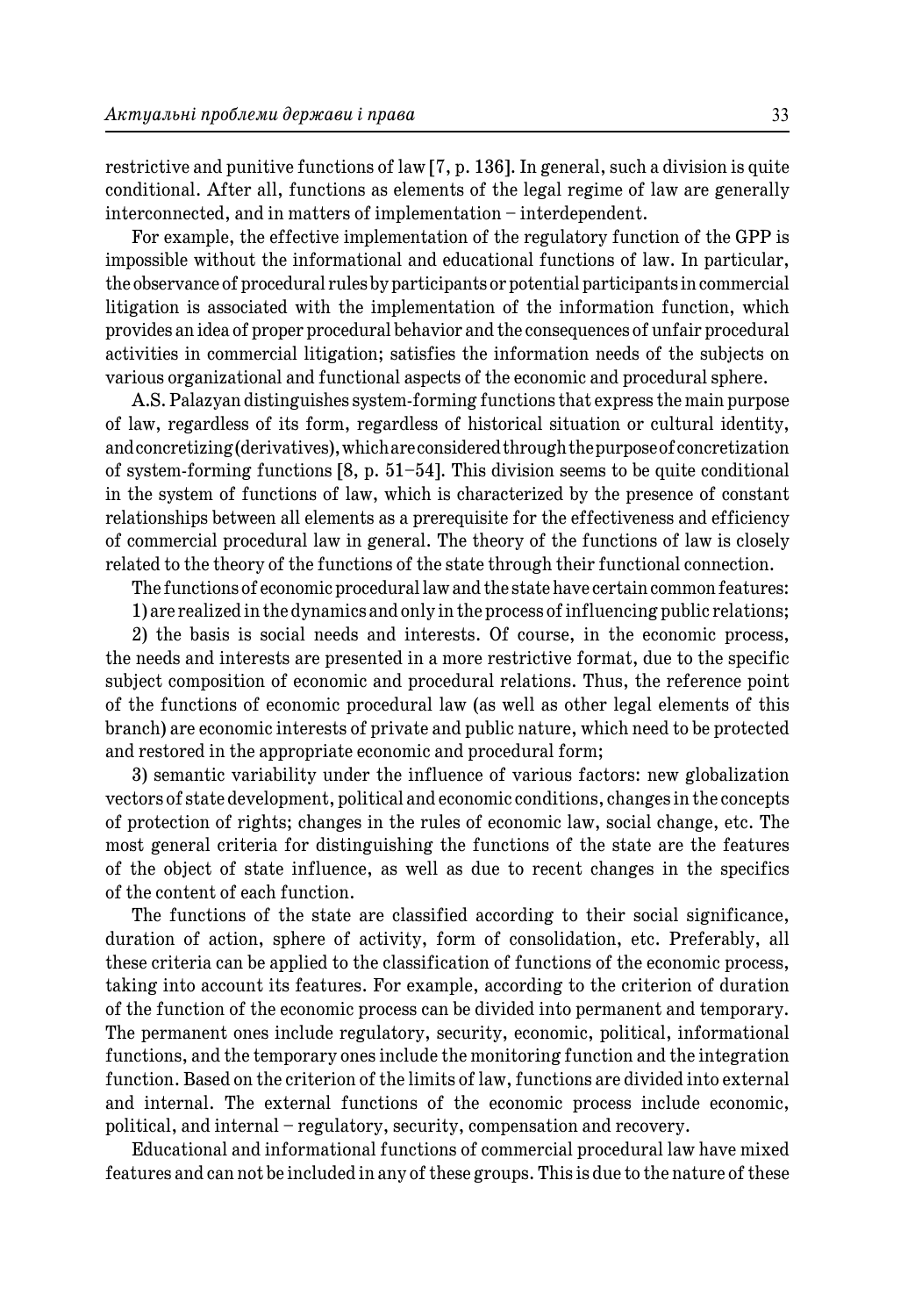functions, which are implemented both within the current economic and procedural relations (ie within the active action of the economic process itself) and outside these relations (as a general social regulator).

**Conclusions.** Based on the study we can summarize the following:

1. Classification is defined as one of the logical and formal forms of typology, and typology – as a primary, semantic and universal method of understanding the functions of commercial procedural law.

2. It is proposed to include the power-legal and social functions of economic procedural law in the main typological groups of functions of the economic process.

3. The main qualitative features of the typology of functions of the economic process are formulated.

4. The common features of the functions of economic procedural law and the functions of the state are determined.

5. The types of functions of economic procedural law have been further developed according to the following characteristics: 1) spheres of influence: a) general social, b) exclusively legal; 2) traditionalism: a) traditional, b) non-traditional; 3) duration of action: a) permanent, b) temporary; 4) limits of action: a) external; b) internal; 5) appointment of the right: a) system-forming, b) concretizing (derivatives); 6) the importance of the purpose of commercial procedural law: a) basic; b) non-essential.

6. The importance of applying typological and classification approaches in research on the functions of commercial procedural law is argued.

### *Bibliography*

1. Калюжний Р. А., Атаманчук І. В. Розвиток процесуального права України. К. : «МП Леся». 2015. 188 с.

2. Радько Т. Н. Функции права. Общая теория права / под ред. В. К. Бабаева. Н. Новгород, 2003. С. 272.

3. Антошина И. Традиционные и нетрадиционные функции украинского права. *Юридичний вісник*. 2014. № 2. С. 21–27.

4. Сладкова О. Б. Информационный мониторинг как социальная технология: культурологический аспект. *Культурология: альманах-ежегодник*. Вып. 8. М. : МГУКИ, 2000. С. 150–160.

5. Господарське процесуальне право : підручник / за заг. ред. к. ю. н. В. Д. Чернадчука. Суми : ВТД «Університетська книга». 2008. 378 с.

6. Загальна теорія держави та права: підручник / М. В. Цвік, О. В. Петришин, Л. В. Авраменко та ін. ; за ред. д. ю. н., проф., акад. НАПрН України М. В. Цвіка, д. ю. н., проф., акад. НАПрН України О. В. Петришина. Х. : Право. 2010. 584 с.

7. Кузнецов И. А. Понятие и классификация функций права и государства: новые подходы. *Право. Законность. Демократия* : сборник научных трудов. 2003. С. 136.

8. Палазян А. С. Принципы систематизации функций права. *Юридический мир.* 2009. № 2. С. 51–54.

## **Анотація**

*Матвєєва А. В., Єрофєєнко Л. В.* **Роль та значення функцій господарського процесуального права.** – Стаття.

Стаття присвячена основним проблемам правового визначення місця та ролі функції в системі господарського процесуального права. Авторами проаналізовано історико-правові підвалини розвитку процесуального права, а також розуміння сутності функцій господарського процесу та їх видів. Надано пропозиції щодо тлумачення та класифікації функцій господарського процесуального права.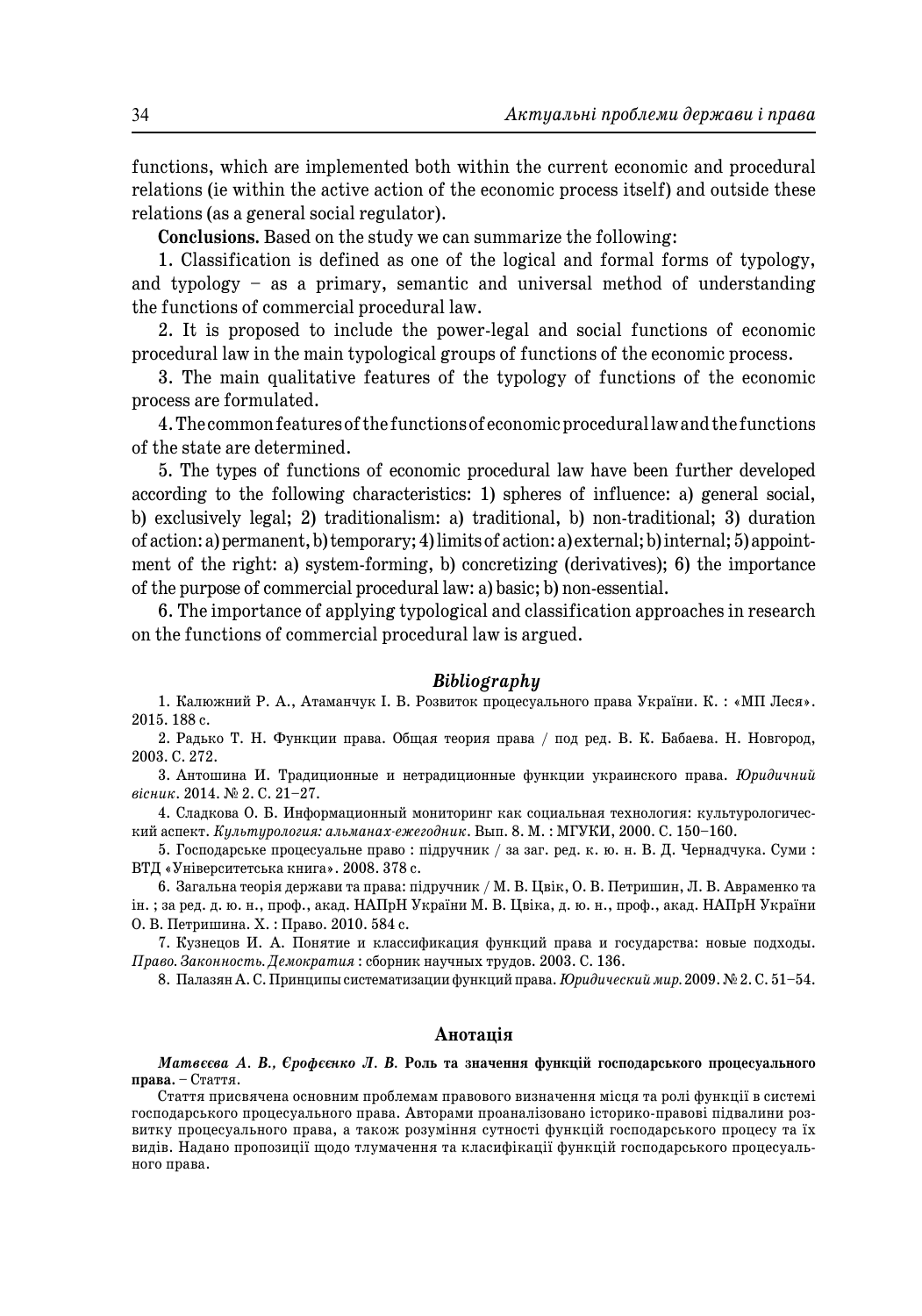Сьогодні надзвичайно актуальним є визначення та класифікація функцій господарського процесуального права з метою визначення їх місця та ролі в розрізі аналізу сучасного процесуального права.

Природа галузі господарського процесуального права виявляється як соціально-нормативного регулятора. Виходячи з цього, його функції мають велике значення для ефективності захисту прав і законних інтересів підприємств, установ, організацій, інших юридичних осіб, громадян, які здійснюють підприємницьку діяльність без створення юридичної особи та набули в установленому порядку статусу суб'єкта господарювання. суб'єкт господарювання, державні та інші органи, фізичні особи, які не є суб'єктами господарювання. Проте зараз проблема полягає в тому, що результати інтелектуальної праці, виражені в інтелектуальній власності, хоч і повинні приносити відчутний дохід, але не завжди на практиці. Необхідною передумовою отримання прибутку є використання майна, введення його в господарський обіг.

Важливим для розуміння сутності функцій господарського процесу є періодизація етапів становлення процесуального права на українських землях: 1) перший період – це часи Київської Русі (давньоруського), коли суд був підпорядковувався адміністрації, тобто був її невід'ємною частиною; 2) II період – XIV–XIX ст. (дореволюційний). Створення державних інституцій для вирішення справ, закріплення українського звичаєвого права в нормативно-правових актах та адміністративно-судовій практиці (друга половина XVII ст.), формування т.зв. писаного права; 3) III період – 1917–1991 рр. (радянський). Запровадження нових методів організації економіки та централізованого планування призвело до створення системи державних судів, для яких характерне використання їх як засобу непрямого впливу на суспільні відносини з боку органів державної влади; 4) IV період – з 1991 р. по теперішній час (пострадянський), пов'язаний із здобуттям незалежності України та створенням.

Функції держави класифікують за їх соціальною значущістю, тривалістю дії, сферою діяльності, формою консолідації тощо. Переважно всі ці критерії можна застосувати до класифікації функцій економічного процесу з урахуванням його особливостей. Наприклад, за критерієм тривалості функції господарський процес можна поділити на постійні та тимчасові. До постійних належать регуляторна, охоронна, економічна, політична, інформаційна функції, а до тимчасових – моніторингова та інтеграційна. За критерієм меж права функції поділяються на зовнішні та внутрішні. До зовнішніх функцій економічного процесу відносять економічну, політичну, а внутрішню – регулятивну, охоронну, компенсаційну та оздоровчу.

*Ключові слова:* господарське процесуальне право, функції господарського процесу, класифікація функцій господарського процесу.

#### **Summary**

#### *Matvieieva A. V., Yerofyeyenko L. V.* **The role and importance of the functions of economic procedural law.** – Article.

The article is devoted to the main problems of legal definition of the place and role of the function in the system of commercial procedural law. The authors analyze the historical and legal foundations of the development of procedural law, as well as understanding the essence of the functions of the economic process and their types. Proposals for the interpretation and classification of the functions of commercial procedural law are given.

Today it is extremely important to define and classify the functions of commercial procedural law in order to determine their place and role in terms of analysis of modern procedural law.

The nature of the field of commercial procedural law is manifested as a socio-regulatory regulator. Based on this, its functions are of great importance for the effective protection of the rights and legitimate interests of enterprises, institutions, organizations, other legal entities, citizens who carry out business activities without creating a legal entity and have acquired the status of business entity, entity management, state and other bodies, individuals who are not business entities. However, the problem now is that the results of intellectual work, expressed in intellectual property, although they should bring tangible income, but not always in practice. A necessary prerequisite for profit is the use of property, its introduction into economic circulation.

It is important to understand the essence of the functions of the economic process is the periodization of the stages of procedural law in the Ukrainian lands: 1) the first period is the times of Kievan Rus (Old Russian), when the court was subordinate to the administration, ie was an integral part of it; 2) II period – XIV–XIX centuries. (pre-revolutionary). Creation of state institutions for resolving cases, consolidation of Ukrainian customary law in normative legal acts and administrative-judicial practice (second half of the XVII century), formation of the so-called written law; 3) III period – 1917–1991 (Soviet). The introduction of new methods of economic organization and centralized planning has led to the creation of a system of state courts, which are characterized by their use as a means of indirect influence on public relations by public authorities; 4) IV period – from 1991 to the present (post-Soviet), associated with the independence of Ukraine and the creation.